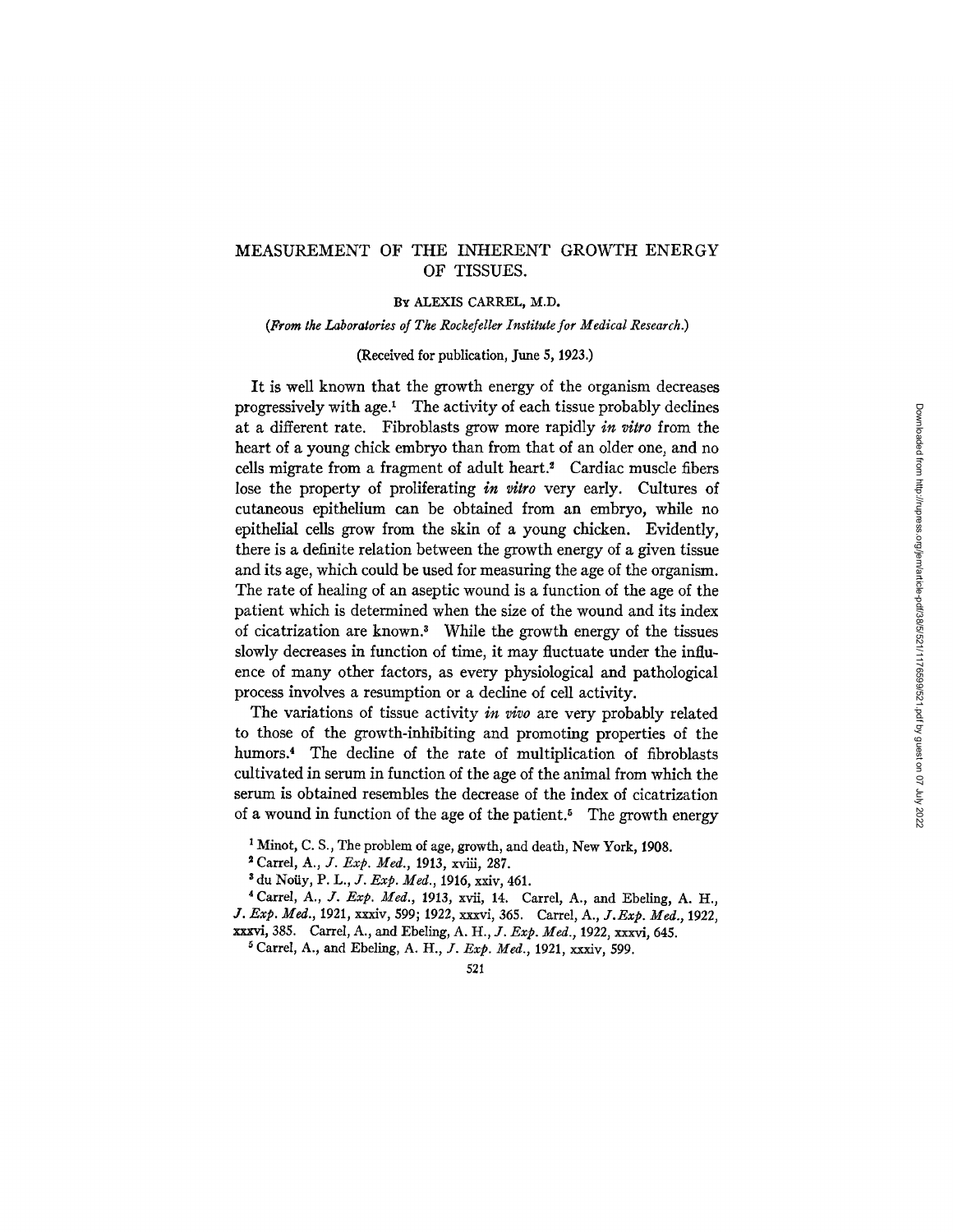of the tissues decreases at the same time that the blood serum becomes more inhibiting to growth. Some years ago, it was found that fibroblasts in different conditions of activity, when cultivated in the same medium, soon grew at the same rate, and that if two halves of a culture were placed in media of different composition, they multiplied at different speeds after a short time." This experiment demonstrated that the rate of cell proliferation *in vitro* depends on certain properties of the medium. We may, then, assume that the activity of a tissue *in vivo*  at a given instant is probably a function of its activity at the preceding instant, and of the concentration of growth-activating and inhibiting substances in the interstitial lymph and the blood plasma.

The knowledge of the relations between the tissues and the humors would certainly be of great importance. We can already detect the presence of the growth-activating and growth-inhibiting substances in the blood and the lymph by determining the growth index of the fluids.<sup>6</sup> But a method for measuring inherent cell activity remains to be developed. This inherent growth energy is not improbably proportional to the residual growth energy, that is, to the energy spent by the tissues in a non-nutritive medium until death occurs. The purpose of the experiments described in this article was to develop a technique for measuring the residual energy of fibroblasts and the relations between inherent and residual energies.

### EXPERIMENTAL.

*1. Measurement of the Residual Growth Energy of Fibroblasts.--A*  fragment of a pure strain of fibroblasts or of heart tissue was placed in a D-5 flask in 0.5 cc. of plasma and 1.5 cc. of Tyrode solution containing 5 per cent embryonic tissue juice.<sup>7</sup> After coagulation occurred, 1 cc. of Tyrode solution was poured on the surface of the coagulum. Every 48 hours, the fluid was aspirated and replaced by fresh Tyrode solution. Immediately after the preparation of the culture, and every 48 hours, the outline of the tissues was traced in a projectoscope, and the area measured with a planimeter. The extent of the migration of the fibroblasts and the duration of their life represented the residual

<sup>6</sup> Carrel, A., and Ebeling, A. H., *J. Exp. Meal.,* 1922, xxxv, 17.

<sup>7</sup> Carrel, A., ]. *Exp. Meal.,* 1923, xxxviii, 407.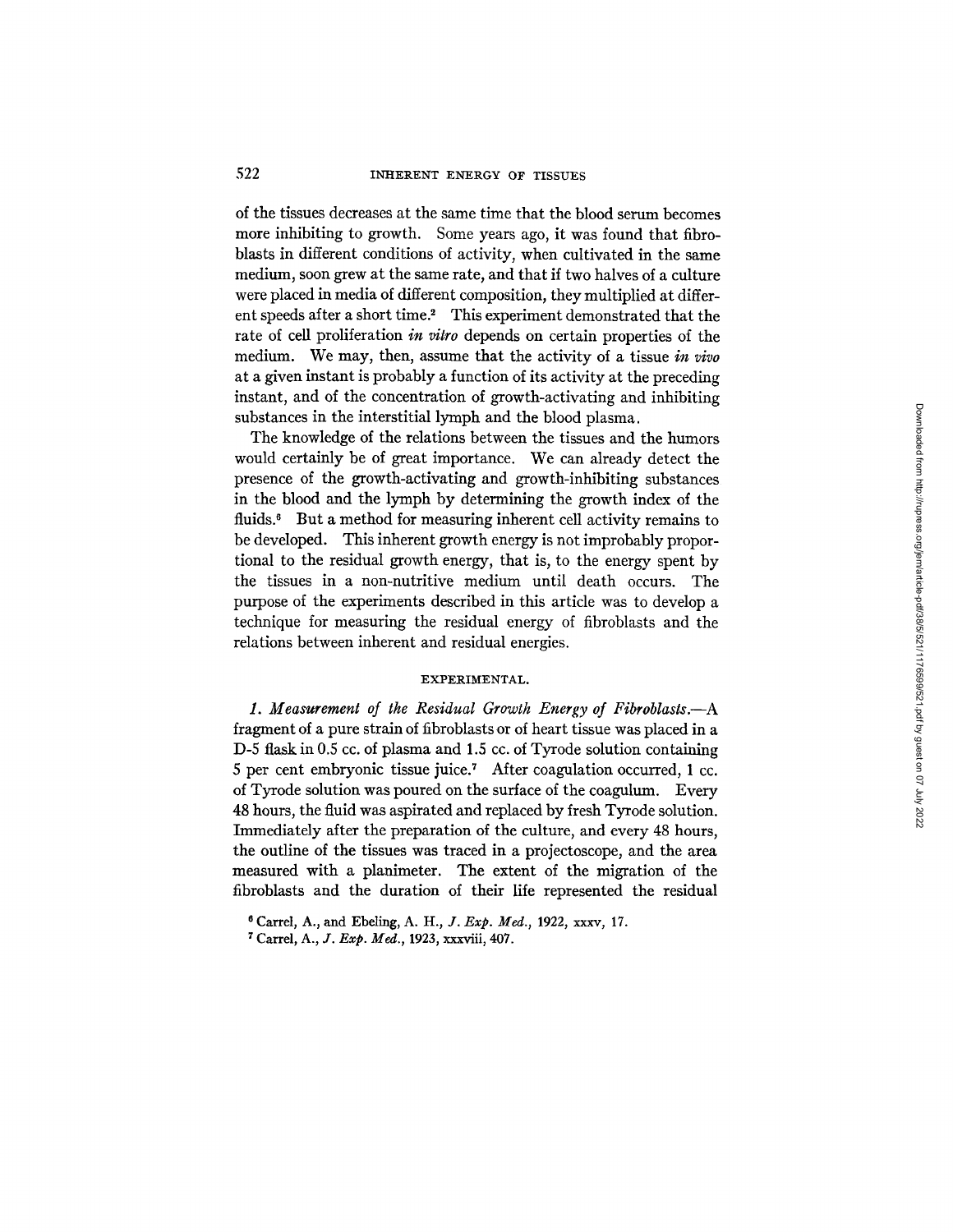## ALEXIS CARREL 523

activity of the tissue, which finds expression ordinarily in an S-shaped curve.

The fragments of fresh tissue usually died.before the central part of the original portion disintegrated, that is, before the nutritive substances which they contained had been entirely used. The residual life of a fragment of heart of an 8 day embryo varied from 7 to 12 days. When the original fragment disintegrated early, the rate of multiplication and duration of the life of the fibroblasts were increased.



TEXT-FIG. 1. Residual growth energy of fibroblasts.

Fragments of a pure strain of fibroblasts used all the nutritive substances which they contained before they died. The residual life of a fragment of an 11 year old strain of fibroblasts, in normal condition, generally lasted 7 or 8 days (Text-fig. 1). Under the conditions of the experiments, the period of growth never extended beyond 9 or 10 days. During the first 2 days, there was very little difference in the rate of growth of fibroblasts cultivated in nutrient and non-nutrient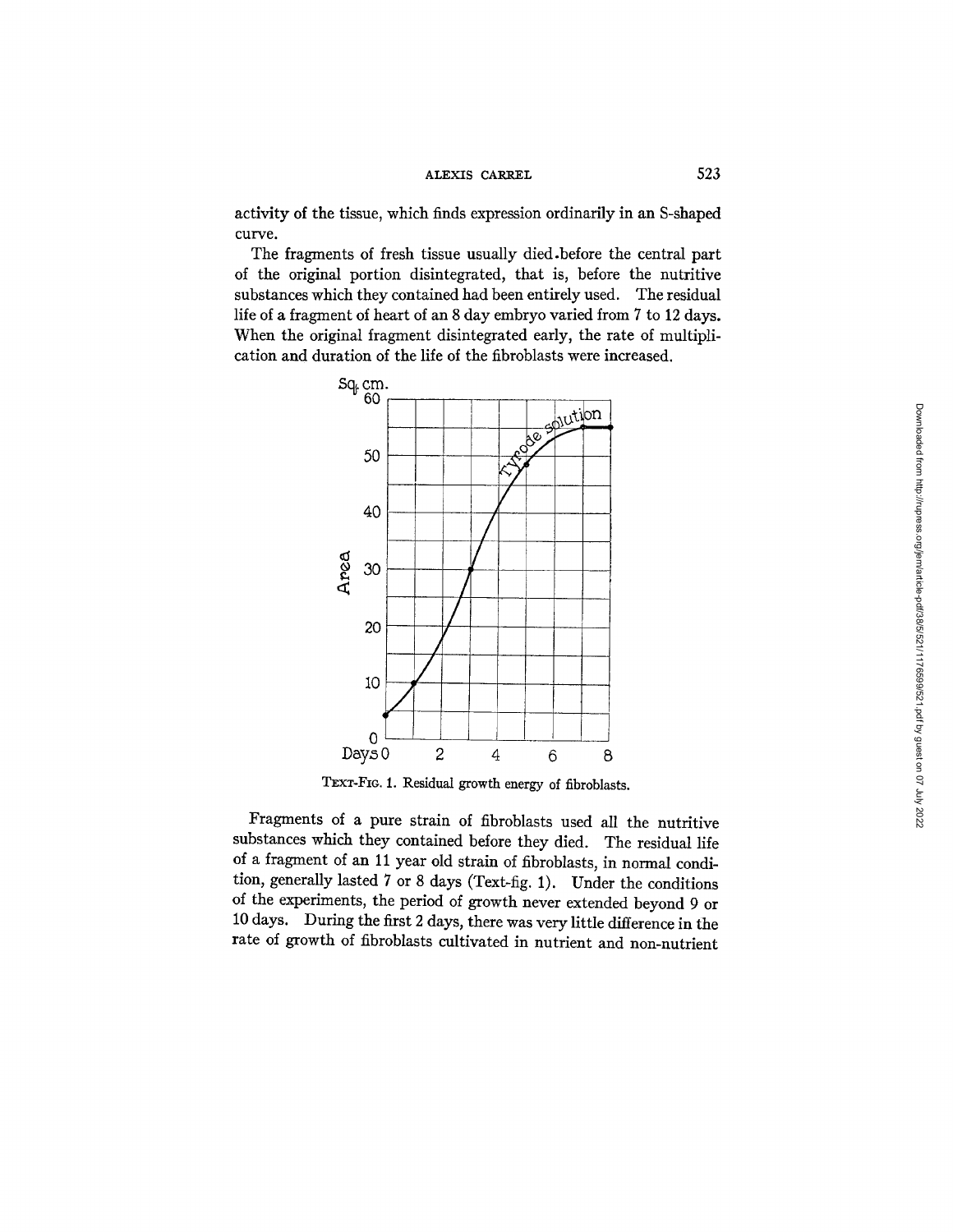media. As the solid medium was composed of plasma, and the fluid medium of Tyrode solution renewed every 2 days, the tissues were bathed in a fluid which became progressively less concentrated in serum, that is, less inhibiting. The first inflection of the curve might be due to the dilution of the medium under the influence of the Tyrode solution. From the 2nd to the 4th or 5th day, the growth was very active. The effect of starvation became apparent after 4 days. The



TEXT-FIG. 2. Residual growth energy of fragments of heart of i0 and 17 day chick embryos.

growth slackened and the curve began the second inflection. As the solid medium was constantly in contact with Tyrode solution, the decrease in the rate of growth cannot be referred to an accumulation of catabolic substances, but to the lack of nutrient materials. It is evident that the activity of the cells in a medium composed chiefly of Tyrode solution must depend in large measure upon the preceding condition of activity.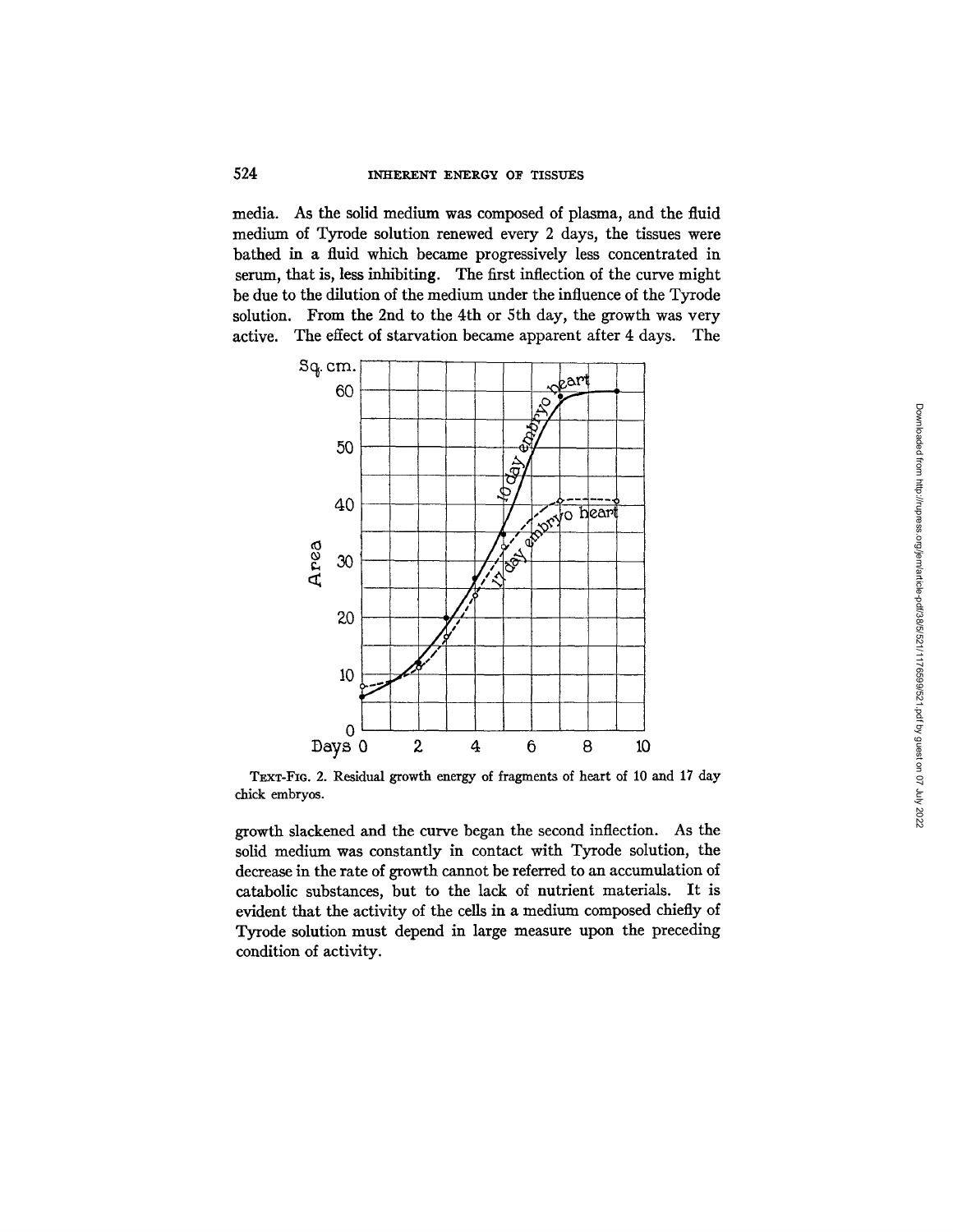### ALEXIS CARREL 525

*2. Residual Growth Energy of Tissues from Animals of Different Ages.*  --In several experiments, two fragments of the ventricle of the hearts of 10 and 17 day chick embryos were placed in a D-5 flask, according to a technique previously described.<sup>7</sup> The curve expressing the residual activity, as determined by the experiment and recorded in Textfig. 2, shows that the duration of life of both tissues was about the same, but that the growth of the older tissue was 30 per cent less



TEXT-FIG. 3. Residual growth energy of fibroblasts kept previously in a hanging drop for 24 and 72 hours respectively.

extensive than that of the younger. There was certainly a marked difference in the inherent activities of the two tissues referable to the difference in age of the embryos from which they were derived.

*3. Residual Growth Energy of a Pure Strain of Fibroblasts after 24 and 72 Hours Cultivation in a Hanging Drop.--When* fibroblasts are cultivated in a hanging drop of plasma and embryonic tissue juice, the S-shaped growth curve shows that great variations occur in the inherent activity of the tissues during 72 hours. The period of optimal growth lasts from about the 12th to the 48th hour. Later, the curve flattens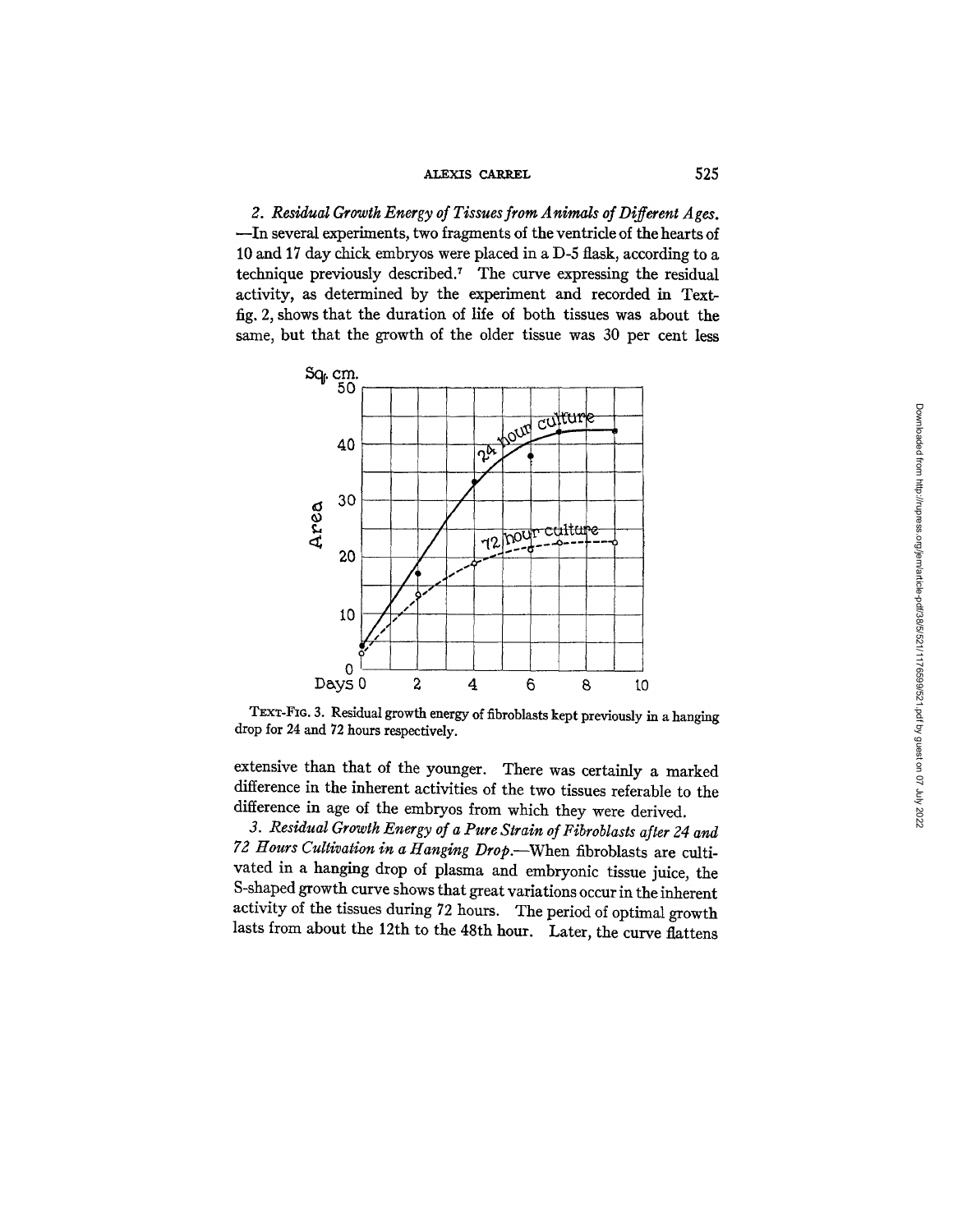and becomes almost parallel to the time axis after 72 hours.<sup>8</sup> This second inflection is due to the spontaneous disappearance of the thermolabile growth-promoting substances of the medium and to the accumulation of catabolic products. It is probable that fragments of a pure strain of fibroblasts brought to different states of activity by cultivation for 24 and 72 hours in a hanging drop would show corresponding differences of residual activity.

Several fragments of an 11 year old strain of fibroblasts were cultivated on hollow slides in hanging drops composed of 1 volume of plasma and 1 volume of embryonic tissue juice. After 24 and 72 hours,



TEXT-FIG. 4. Residual growth energy of fibroblasts kept previously for 48 hours in a hanging drop containing 5 and 50 per cent embryonic tissue juice respectively.

respectively, fibroblasts were taken from the hanging drop cultures, imbedded in the medium in a D-5 flask, and their residual growth observed. The duration of life was about the same, but the extent of migration of the fibroblasts cultivated for 72 hours was about 45 per cent less than that of those cultivated for 24 hours (Text-fig. 3).

*4. Residual Growth Energy of a Pure Strain of Fibroblasts Cultivated in Media Containing 5 and 50 Per Cent Embryonic Tissue Extracts.*-Two halves of a fragment from an 11 year old strain of fibroblasts were placed

8 Ebellng, A. H., unpublished experiments, 1919.